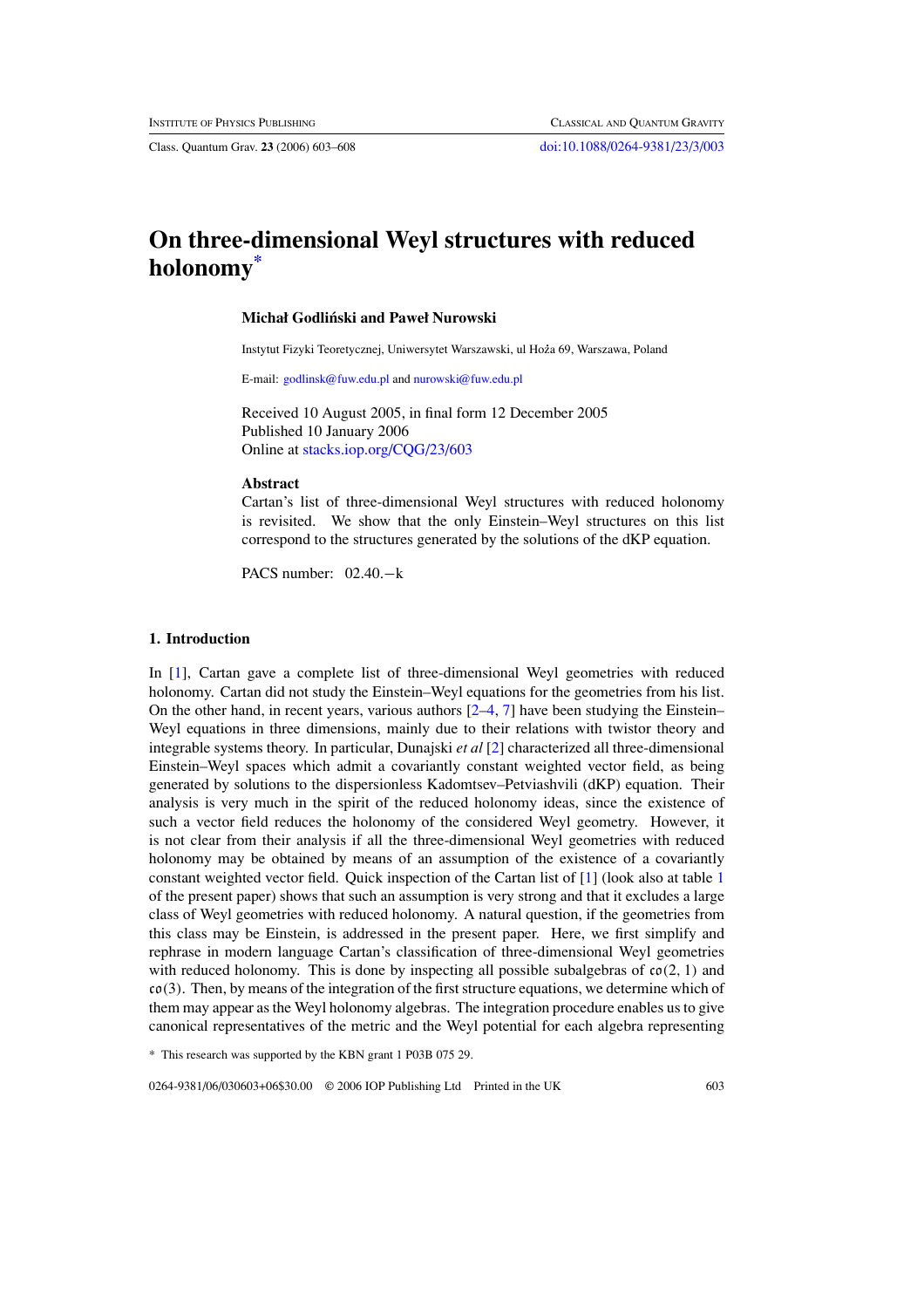<span id="page-1-0"></span>the reduced holonomy. We also specify the geometric object that reduces the holonomy. It is either a covariantly constant vector field or a covariantly constant null direction. This second possibility corresponds to the class of Weyl geometries present in the Cartan list, but not considered by Dunajski *et al*. The last part of our paper imposes the Einstein condition on all the geometries from the Cartan list. The result is included in propositions [3.1](#page-4-0) and [3.2](#page-4-0) which strengthen the results of [\[2](#page-5-0)] to the following statement:

*All three-dimensional Einstein–Weyl geometries with reduced holonomy are either flat or are generated by the solutions of the dispersionless Kadomtsev–Petviashvili equation.*

# **2. Weyl structures**

A Weyl structure on a real *n*-dimensional manifold M consists of a conformal class of metrics [*g*] of signature  $(p, q)$  and a torsion-free covariant derivative  $\nabla$ , such that for each representative *g* of [*g*] there exists a 1-form *ν* satisfying

$$
\nabla g = -2\nu \otimes g. \tag{1}
$$

When *g* changes as  $g \to e^{2\phi}g$ , then *v* changes as  $v \to v - d\phi$ , so as to leave (1) invariant. The class of pairs [*g, ν*] considered modulo this gauge, uniquely defines the Weyl structure. If *ν* is closed, then the Weyl structure can be locally reduced to a metric structure by an appropriate gauge; thus we assume  $dv \neq 0$ .

Let

$$
CO(p,q) = \mathbb{R}_+ \times O(p,q) = \{ M \in \text{Matr}_{n \times n}(\mathbb{R}) \mid M^T g M = \lambda g, \lambda \in \mathbb{R}_+ \}
$$

denote the Lie group preserving the conformal class [*g*]. Then [*g*] defines the bundle

$$
CO(p,q) \to \mathcal{P} \to \mathcal{M},
$$

a reduction of the bundle of linear frames on  $M$ . Any Weyl structure on  $M$  is alternatively defined by a linear  $co(p, q)$ -valued torsion-free connection on  $P$ . This enables us to apply all the results of the theory of connections [\[5](#page-5-0)] to this case. In particular, the notion of holonomy is well defined and one can study Weyl structures with reduced holonomy. By means of the reduction theorem  $(5]$ , p 83), a Weyl structure has its holonomy reduced to some subgroup  $H \subset CO(p, q)$ , if and only if the Weyl connection is reducible to an h-valued connection on the holonomy bundle  $H \to \mathcal{P}' \to \mathcal{M}$  of  $\mathcal{P}$ .

Let  $(e_i)$  be a frame on M, such that the dual coframe  $(\theta^i)$  is orthonormal for some representative *g* of [*g*], i.e.  $g = g_{ij}\theta^i\theta^j$  with all the coefficients  $g_{ij}$  being constant. By a Weyl connection 1-form  $\Gamma$  we understand the pullback of the Weyl connection from  $CO(p, q) \rightarrow \mathcal{P} \rightarrow \mathcal{M}$  to  $\mathcal{M}$ , through the frame  $(e_i)$  considered as a section of  $\mathcal{P}$ . The Weyl connection 1-forms  $\Gamma^i_j$  are uniquely defined by the relations

$$
d\theta^i + \Gamma^i_{j} \wedge \theta^j = 0,\tag{2}
$$

$$
\Gamma_{(ij)} = g_{ij} \nu, \qquad \text{where} \quad \Gamma_{ij} = g_{jk} \Gamma^k_j. \tag{3}
$$

A Weyl structure has its holonomy reduced to *H* if the matrix  $(\Gamma_j^i)$  takes values in the Lie algebra h of *H*. Due to

$$
\mathfrak{co}(p,q) = \mathbb{R} \oplus \mathfrak{o}(p,q)
$$

 $\Gamma$  decomposes into the R-valued part *ν* and the  $o(p, q)$ -valued part  $\widetilde{\Gamma}$  so that

$$
\Gamma = \nu \cdot \mathrm{id} + \widetilde{\Gamma}.\tag{4}
$$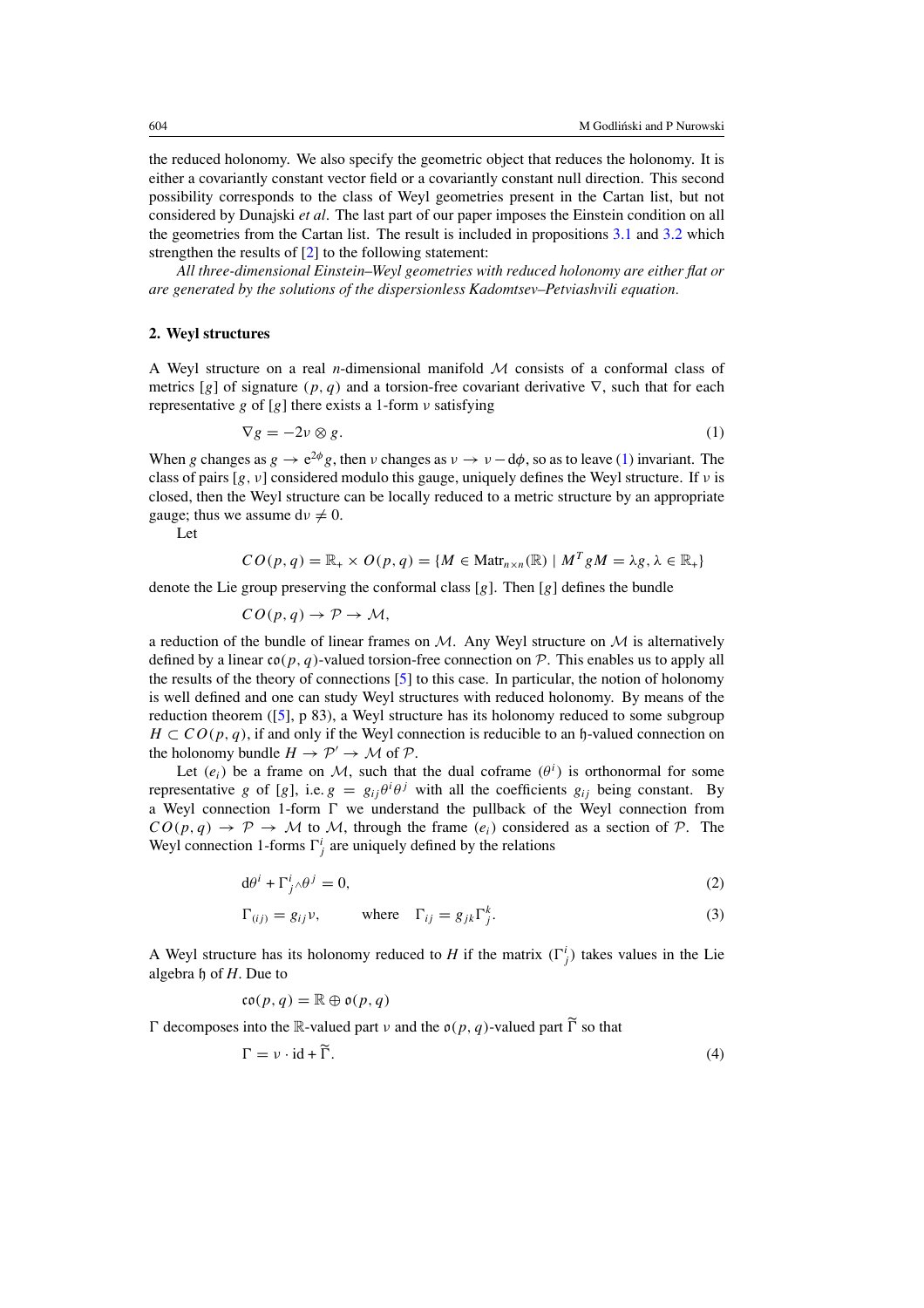Hence the subgroups  $H \subset O(p, q) \subset CO(p, q)$  do not appear as holonomy groups for Weyl structures.

A tensor field of weight *m* on M is a tensor object *T* transforming as  $T \rightarrow e^{m\phi}T$  when  $g \to e^{2\phi}g$ . The weighted covariant derivative of a *(k, l)*-tensor field of weight *m* 

$$
\widehat{\nabla}T = \nabla T + m\nu \otimes T
$$

is a  $(k + 1, l)$ -tensor field of weight *m*. If  $\hat{\nabla}T = 0$ , then *T* is said to be covariantly constant. A direction K spanned by a vector field K is said to be covariantly constant, when  $\nabla_X K \in \mathcal{K}$ for an arbitrary vector field *X*. A non-null direction  $K$  is covariantly constant iff there is a covariantly constant vector field  $K \in \mathcal{K}$  of weight  $-1$ . The existence of a covariantly constant null direction is a weaker property than the existence of a covariantly constant weighted vector in this direction.

The curvature 2-form  $\Omega$ , the Ricci tensor Ric and the Ricci scalar R of a Weyl structure are defined by

*,*

$$
\Omega_j^i = d\Gamma_j^i + \Gamma_k^i \wedge \Gamma_j^k, \qquad \Omega_j^i = \frac{1}{2} \Omega_{jkl}^i \theta^k \wedge \theta^l
$$
  
Ric<sub>ij</sub> =  $\Omega_{ikj}^k$ ,  $R = \text{Ric}_{ij} g^{ij}$ .

 and Ric have weights 0 whereas *R* has weight −2. Einstein–Weyl (E–W) structures are, by definition, those Weyl structures for which the symmetric trace-free part of the Ricci tensor vanishes,

$$
\text{Ric}_{(ij)} - \frac{1}{n}R \cdot g_{ij} = 0.
$$

A Weyl structure is flat, i.e.  $\Omega = 0$ , iff it has a (local) representative  $(g = \eta, \nu = 0)$ , where  $\eta$ is the flat metric.

#### **3. Three-dimensional Weyl structures with reduced holonomy**

In order to find all possible 3D Weyl structures with reduced holonomy, we integrate equations [\(2\)](#page-1-0) for each subalgebra of  $co(2, 1)$  or  $co(3)$ . These subalgebras are classified in [\[6](#page-5-0)] up to adjoint transformations. We use this classification in the following.

We begin with the more complicated Lorentzian case. Let us choose a coframe  $(\theta^1, \theta^2, \theta^3)$ such that

$$
g = (\theta^2)^2 - 2\theta^1 \theta^3.
$$

The algebra co*(*2*,* 1*)* now reads

$$
\begin{pmatrix} p+a & b & 0 \\ c & p & b \\ 0 & c & p-a \end{pmatrix}.
$$

The subalgebras with  $p \neq 0$  are the following:

A: 
$$
c = 0
$$
,  
\n $B_q$ :  $c = 0$ ,  $a = -(q + 1)p$ ,  $q \in \mathbb{R}$ ,  
\nC:  $c = 0$ ,  $b = 0$ ,  
\n $D_q$ :  $c = 0$ ,  $b = 0$ ,  $a = (q + 1)p$ ,  $q > -1$ ,  
\nE:  $a = 0$ ,  $c = -b$ ,  
\nF:  $c = 0$ ,  $a = 0$ ,  $b = \pm p$ ,  
\n $G_q$ :  $a = 0$ ,  $b = qp$ ,  $c = -qp$ ,  $q \in \mathbb{R}$ .

Obviously, *A* contains *B,C,D, F*, and *E* contains *G*.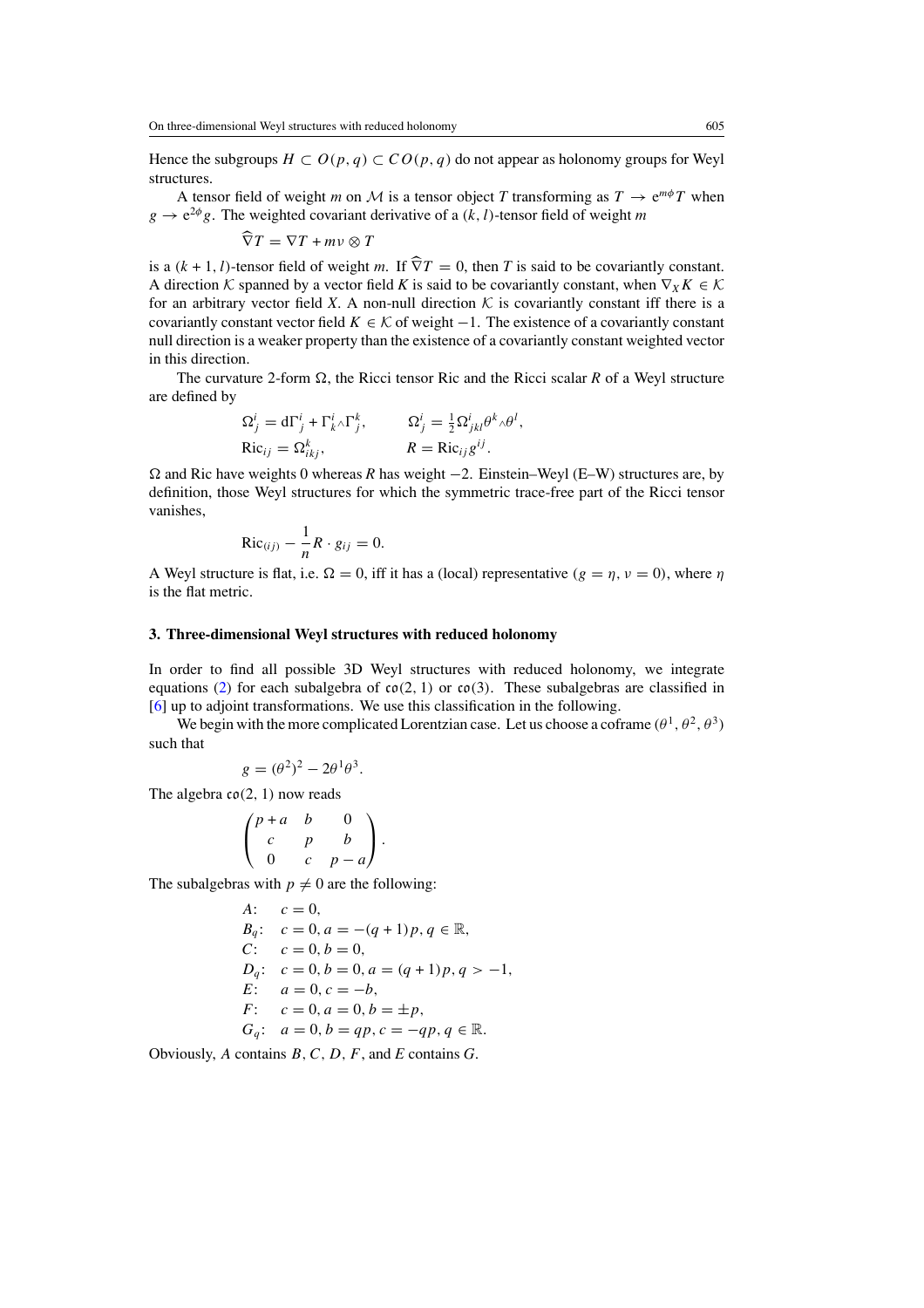Let us integrate the system [\(2\)](#page-1-0) for the subalgebra *A*. In this case the system reads

<span id="page-3-0"></span> $d\theta^1 + (\nu + \alpha)\theta^1 + \beta\theta^2 = 0$ ,  $d\theta^2 + \nu\theta^2 + \beta\theta^3 = 0$ ,  $d\theta^3 + (\nu - \alpha)\theta^3 = 0$ , (5) where  $\alpha = \frac{1}{2}(\Gamma_1^1 - \Gamma_2^2), \beta = \Gamma_2^1 = \Gamma_3^2, \gamma = \Gamma_1^2 = \Gamma_2^2, \nu = \Gamma_2^2 = \frac{1}{2}(\Gamma_1^1 + \Gamma_2^2)$ . We have a three-parameter family of transformations preserving this system; this is the Lie group  $G_A$ of the algebra *A*. The coframe transformation  $\theta^i \to M^i_j \theta^j$  with  $G_A \ni M = \exp\begin{pmatrix} t & 0 & 0 \\ 0 & 0 & -t \end{pmatrix}$ Ι sends  $\alpha \to \alpha - dt$ ,  $\beta \to e^t \beta$  and  $\nu \to \nu$ . Similarly  $M = \exp \begin{pmatrix} t & 0 & 0 \\ 0 & t & 0 \\ 0 & 0 & t \end{pmatrix}$  $\sin \alpha \to \alpha, \beta \to \beta,$  $\nu \rightarrow \nu - dt$  and  $M = \exp \begin{pmatrix} 0 & t & 0 \\ 0 & 0 & t \\ 0 & 0 & 0 \end{pmatrix}$  transforms  $\beta \rightarrow \beta - t\alpha - dt$ , leaving  $\alpha$  and  $\nu$  invariant. Exploiting this gauge freedom we easily achieve

$$
\beta \wedge \theta^2 \wedge \theta^3 = 0, \qquad (\nu + \alpha) \wedge \theta^1 \theta^3 = 0, \qquad (\nu - \alpha) \wedge \theta^3 = 0. \tag{6}
$$

Now  $d\theta^3 = 0$ , which enables us to make  $\theta^3 = dx$ . Moreover,  $d\theta^2 \wedge \theta^2 = 0$  and  $d\theta^1 \wedge \theta^3 = 0$ , so that  $\theta^2 = a dz$  and  $\theta^1 = dy + b dx$ . In addition,  $0 \neq \theta^1 \wedge \theta^2 \wedge \theta^3 = ab dx \wedge dy \wedge dz$ ; hence  $(x, y, z)$  is a coordinate system on M. In this coordinate system, using  $(5)$ ,  $(6)$ , it is easy to get  $v = -(\log a)_y dy + c dx$  and  $g = a^2 dz^2 - 2 dx dy - 2b dx^2$ . This, when rescaled via  $g \to a^{-2}g$ ,  $v \to v - \frac{1}{2a} da$ , after an appropriate redefinition of *a*, *b*, *c*, reads

$$
g = dz2 + 2H(x, y, z) dx dy + K(x, y, z) dx2, \qquad v = L(x, y, z) dx - \frac{1}{2} \frac{H_z}{H} dz,
$$
 (7)

where *H*, *K* are sufficiently smooth arbitrary functions of the coordinates  $(x, y, z)$ . In the above gauge the remaining connection 1-forms *α*, *β* are

$$
\alpha = \left(\frac{1}{2}\frac{K_y}{H} - \frac{H_x}{H} - L\right)dx - \frac{1}{2}\frac{H_z}{H}dz, \qquad \beta = \frac{1}{2}\left(\frac{H_z}{H}K - K_z\right)dx + Ldz.
$$
 (8)

Since the subgroup  $G_A$  of  $CO(2, 1)$  preserves a null direction, these Weyl structures have a covariantly constant null direction. It is generated by the vector field *∂y* .

Let us pass to the structures with holonomy  $B_q$ . Since  $B_q$  is contained in A, we can use (7)–(8) together with the condition of further reduction of holonomy. This is reduced from *A* to  $B_q$  iff  $\alpha = -(q + 1)v$ , which restricts the possible *H*, *K* and *L* by

$$
(q+2)H_z = 0
$$
, and  $qL = \frac{H_x}{H} - \frac{1}{2}\frac{K_y}{H}$ .

For  $q = -2$  we have

$$
g = dz^2 + 2H(x, y, z) dx dy + K(x, y, z) dx^2, \qquad v = \left(\frac{K_y}{4H} - \frac{H_x}{2H}\right) dx - \frac{H_z}{2H} dz. \tag{9}
$$

For  $q \neq -2$ ,  $H = H(x, y)$  and it may be gauged to  $H = 1$  by means of the transformation  $H \to Y_y(x, y)$ ,  $K \to 2Y_x + 2K(x, y, z)$  followed by the change of coordinates  $y \to Y$ . In this gauge  $2qL = -K_y$ . Thus, for  $q \neq 0, -2$  we have

$$
g = dz^{2} + 2dx dy + K(x, y, z) dx^{2}, \qquad v = -\frac{1}{2q} K_{y} dx,
$$

and for  $q = 0$ 

$$
g = dz2 + 2dx dy + K(x, z) dx2, \qquad v = L(x, y, z) dx.
$$
 (10)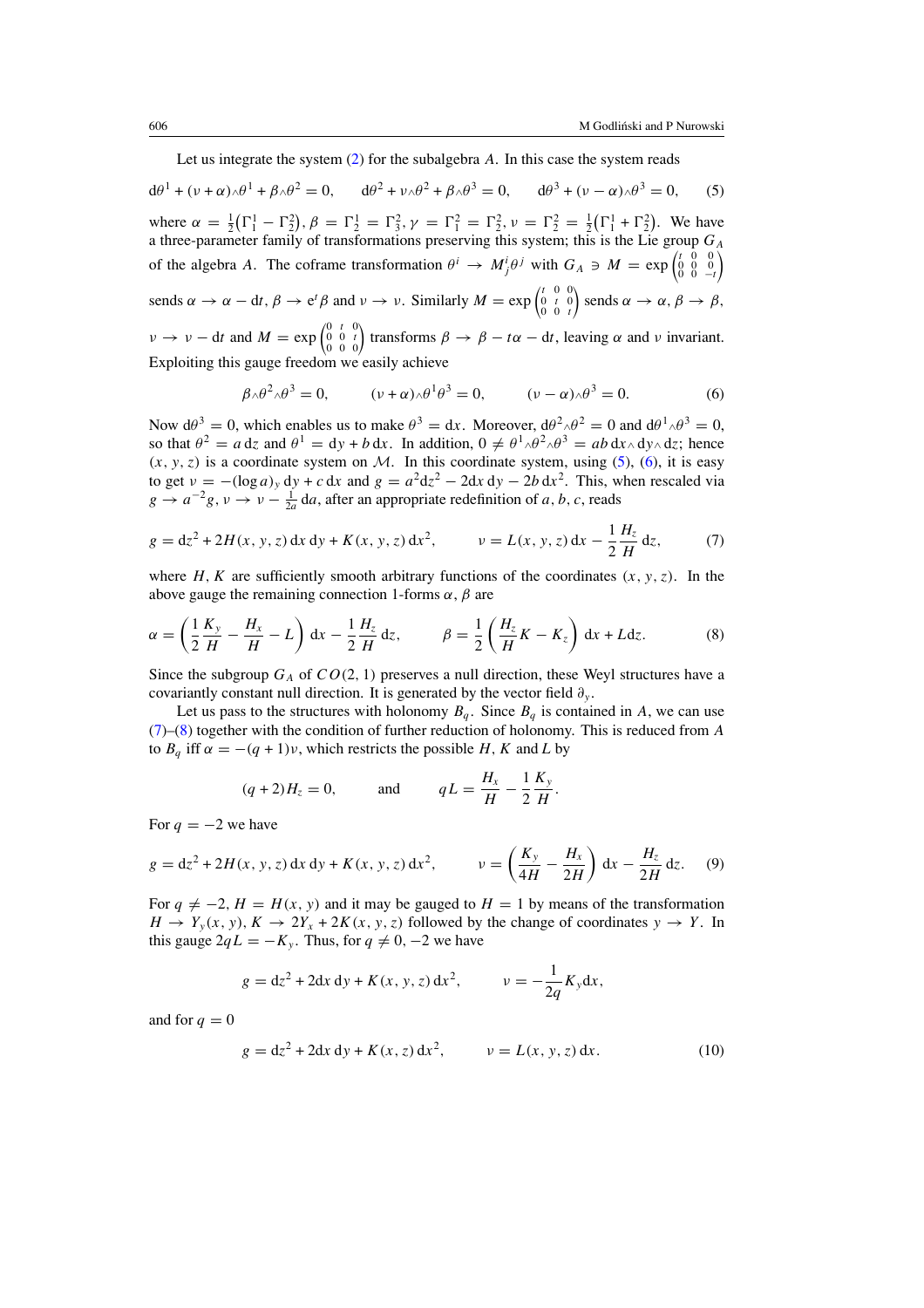<span id="page-4-0"></span>On three-dimensional Weyl structures with reduced holonomy 607

| Type               | Structure                                                                                                  | Covariantly constant<br>object                                  | Holonomy<br>algebra                                |
|--------------------|------------------------------------------------------------------------------------------------------------|-----------------------------------------------------------------|----------------------------------------------------|
| $\overline{A}$     | $g = dz^2 + 2H(x, y, z) dx dy + K(x, y, z) dx^2$<br>$v = L(x, y, z) dx - \frac{1}{2H} H_z dz$              | Null direction of $\partial_y$                                  | $a_1 \oplus \mathbb{R}$                            |
| B <sub>0</sub>     | $g = dz^2 + 2dx dy + K(x, z) dx^2$<br>$v = L(x, y, z) dx$                                                  | Null vector $\partial_{v}$                                      | $a_1$                                              |
| $B_{-2}$           | $g = dz^2 + 2H(x, y, z) dx dy + K(x, y, z) dx^2$<br>$v = \frac{1}{4H}(K_v - 2H_x) dx - \frac{1}{2H}H_z dz$ | Null 1-form $dx$ ,<br>Null vector $\partial_{v}$ of weight $-2$ | a <sub>1</sub>                                     |
| $B_{q,q\neq 0,-2}$ | $g = dz^2 + 2dx dy + K(x, y, z) dx^2$<br>$v=-\frac{1}{2a}K_y dx$                                           | Null vector $\partial_y$ of weight q                            | $a_1$ for $q \neq -1$<br>$\mathbb{R}^2$ for $q=-1$ |
| $\mathcal{C}$      | $g = dz^2 + 2H(x, y, z) dx dv$<br>$v = -\frac{1}{2H}H_z dz$                                                | Spatial direction of $\partial_z$                               | $\mathbb{R}^2$                                     |
| D                  | $g = dz^2 + 2H(v, z) dx dv$<br>$v=-\frac{1}{2H}H_zdz$                                                      | Spatial direction of $\partial_z$ ,<br>Null vector $\partial_x$ | $\mathbb R$                                        |
| E                  | $g = K(x, y, z)(dx^{2} + dy^{2}) \pm dz^{2}$<br>$v=-\frac{1}{2K}K_zdz$                                     | (Timelike) direction of $\partial_z$                            | $\mathbb{R}^2$                                     |

All the structures with holonomy  $B_q$  have a covariantly constant null vector field of weight q. In the above coordinates it is given by  $\partial_y$ . In particular, in [\(10\)](#page-3-0)  $q = 0$ , thus we have a covariantly constant null vector field  $\partial_y$  there; in [\(9\)](#page-3-0)  $q = -2$  and we have also a covariantly constant null 1-form d*x* in this case.

We find structures with holonomy *C* and *D* for  $q = 0$  in an analogous way. We show that if the holonomy is reduced to type *D* for  $q \neq 0$  or *F*, then the corresponding Weyl structures are necessarily flat. In the nontrivial cases of Weyl structures with holonomies of types *C* and *D* with  $q = 0$  we have a covariantly constant spatial direction. The case *D* with  $q = 0$  admits also a covariantly constant null vector. In a similar way, we get a family of Weyl structures with holonomy of type *E*

$$
g = K(x, y, z)(dx2 + dy2) - dz2, \qquad \nu = -\frac{K_z}{2K} dz.
$$
 (11)

They admit a covariantly constant timelike direction generated by *∂z*. We close the discussion of the Lorentzian case by mentioning that the structures with holonomy of type *G* do not exist.

The Euclidean case is much simpler due to the structure of co*(*3*)*. It has only two proper subalgebras up to adjoint automorphisms. They constitute the counterparts of types *E* and *G* from the Lorentzian case. Structures of type *G* do not exist, and structures of type *E* have a form similar to  $(11)$ , differing from it merely by the sign standing by the  $dz^2$  term.

All the structures with reduced holonomy, together with their geometric characterization, are given in table 1. Types *A*–*D* have Lorentzian signature and type *E* may have both Lorentzian and Euclidean signature. In this table  $a_1$  denotes the unique two-dimensional non-commutative Lie algebra.

#### *3.1. Three-dimensional E–W structures with reduced holonomy*

We calculate E–W equations in three dimensions

$$
\text{Ric}_{(ij)} - \frac{1}{3}R \cdot g_{ij} = 0
$$